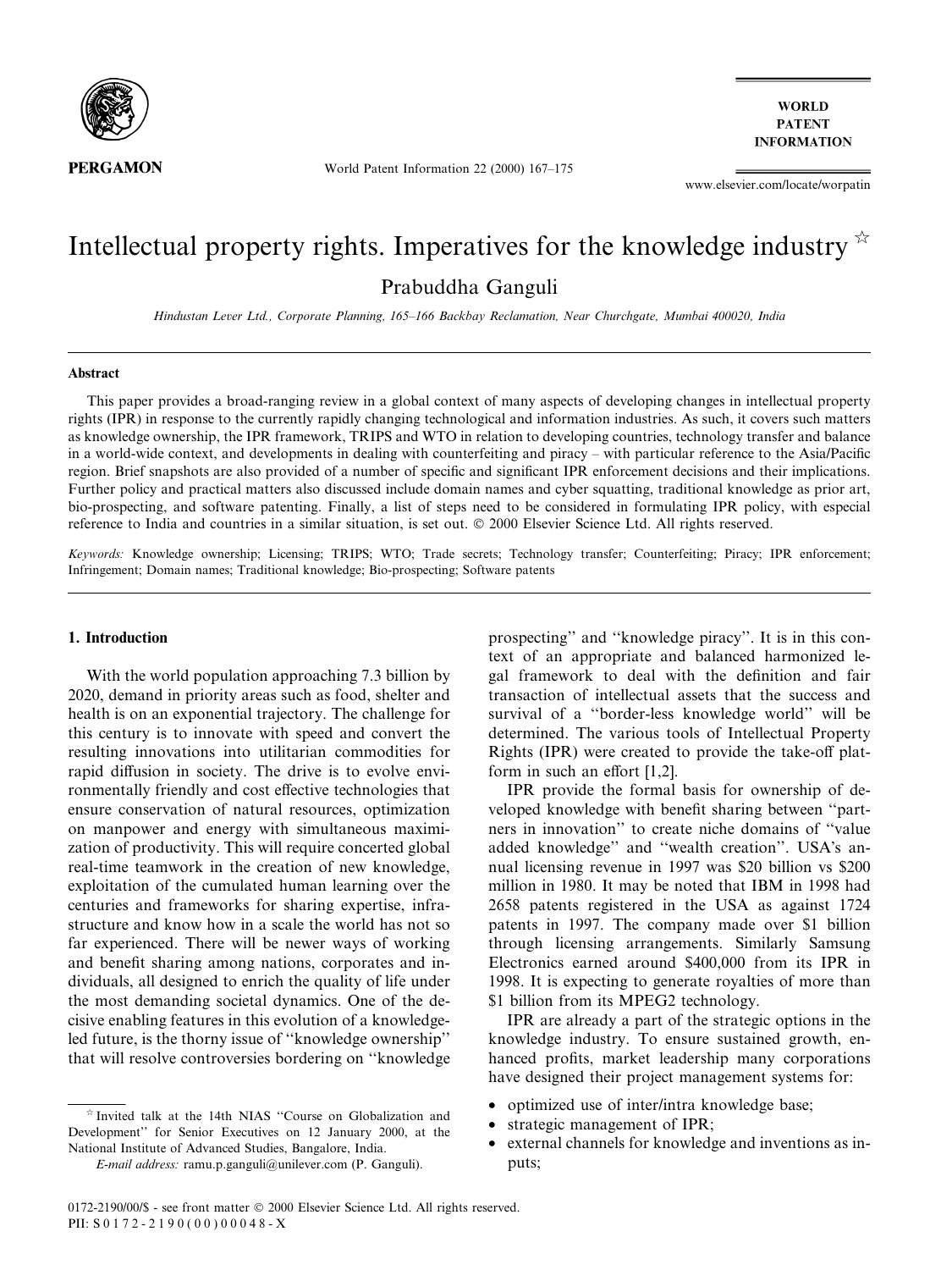- internal expertise to manage research and collaborations;
- clarity on knowledge ownership issues through mutually beneficial licenses;
- · pooling of IPR as in the case of several companies who have formed patent pools of their DVD patents for mutual benefits.

The emerging scene in the future will seek positive linkages between enhancing competition in society on one hand (discouraging monopolistic practices) and establishing legal ownership of innovations (with enforcement of acquired rights) on the other. Strongly inter-knitted societal, moral and ethical issues are already influencing approaches to international trade involving technology management, ownership of knowledge and business processes.

#### 2. The IPR armory

The various aspects of IPR as they have developed are:

- · copyright and related rights (i.e., the rights of performers, producers of sound recordings and broadcasting organizations);
- trademarks including service marks;
- · geographical indications including appellations of origin;
- industrial designs;
- patents;
- protection of new varieties of plants;
- protection of the layout-designs of integrated circuits;
- protection of undisclosed information including trade secrets and test data;
- · control of anti-competitive practices in contractual licenses.

The effective interplay between these IPR instruments and their enforcement provides possibilities of protection of intellectual assets resulting from all human endeavour.

#### 2.1. TRIPS

Agreement on intellectual property such as the Trade Related Intellectual Property Rights (TRIPS) which is integrated into the international trading system outlines the minimum standards for protection and enforcement of IPR in the member countries of the World Trade Organisation (WTO). The agreement leaves scope for the member nations to develop their IPR laws (but staying within the sprit of the agreement) to promote their national interests. The basic approach of any IPR system is to balance interest between various contrasting parameters (see Fig. 1).



Fig. 1. Balancing of interests

As we know, patents build fortresses around inventions. Trademarks establish and identify brands. Copyright provides protection to accompanying literature and designs registrations cover novelties in shapes, forms and ornamentation, which visually impact consumers. These tools of IPR are key components of strategy formulation and implementation in businesses. These assets preserve exclusive markets, maintain profit margins and provide market access and freedom to operate. IPR portfolio has now become an effective means for benchmarking of intellectual assets and innovative capabilities. This is being used extensively in today's world of mergers, acquisitions, strategic alliances, collaborations, licensing arrangements and venture capital funding in all industries.

Most IPR laws have developed to a reasonable extent in dealing with non-living materials and processes to produce them. However the laws deciding on proprietorship and trade of knowledge related to the ``animate'' or biological matter such as genes and DNA, microbes and biodiversity are still considered by many to be very rudimentary that need further refinement. Similarly communication using the cyberspace and a range of novel storage and transfer media for information and knowledge coupled with high performing robotics have already posed unforeseen and difficult issues to be dealt with by IPR. Nations have been intensely debating on the ownership of national biodiversity and traditional knowledge of communities and the rights associated with such ownership [3].

The pre-TRIPS era (i.e., before 1995) saw the world divided into groups: (1) a set of nations allowing product and process patents in all fields of technologies without discrimination, and (2) another group with restrictive and discriminatory patent laws providing for process patents in all fields of technologies but not for product patents in selected fields such as foods, agrochemicals, drugs and pharmaceuticals, chemical entities, specialty materials, etc. Other features related to the term of patents, conditions for compulsory licensing, clauses such as whether importation would be consid-